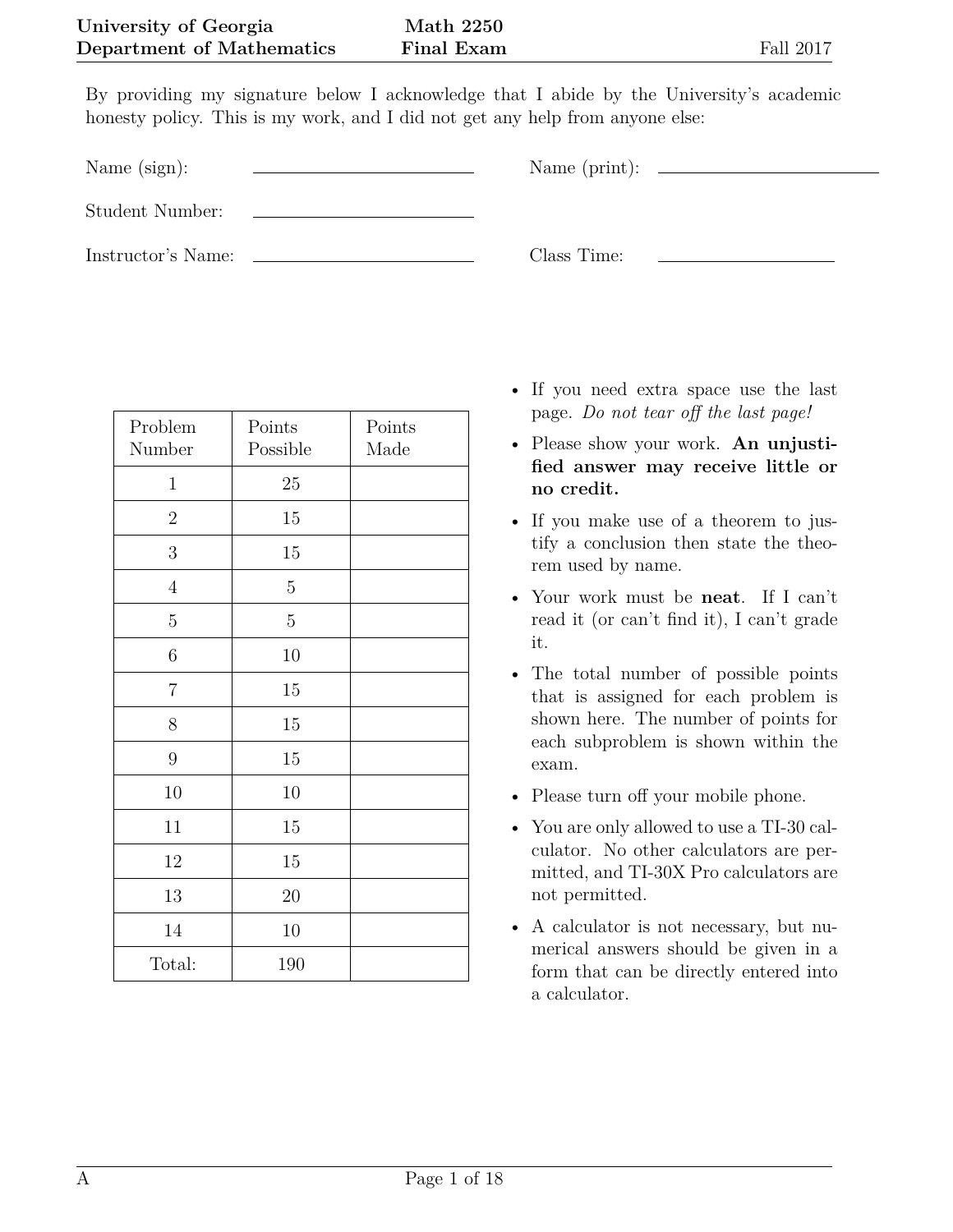1. Determine the first derivative of each of the following functions. Print your answer in the box provided. You do not have to simplify your answers.

(a) [5 pts] 
$$
g(x) = 3x^5 - \frac{20}{x^2} - 900.
$$

 $g'(x) =$ 

(b) [5 pts]  $h(r) = 5r \cos(r - 3) - 4r + 10$ 

 $h'(r) =$ 

(c)  $[5 \text{ pts}] f(t) = \arctan(t)$ 

 $f'(t) =$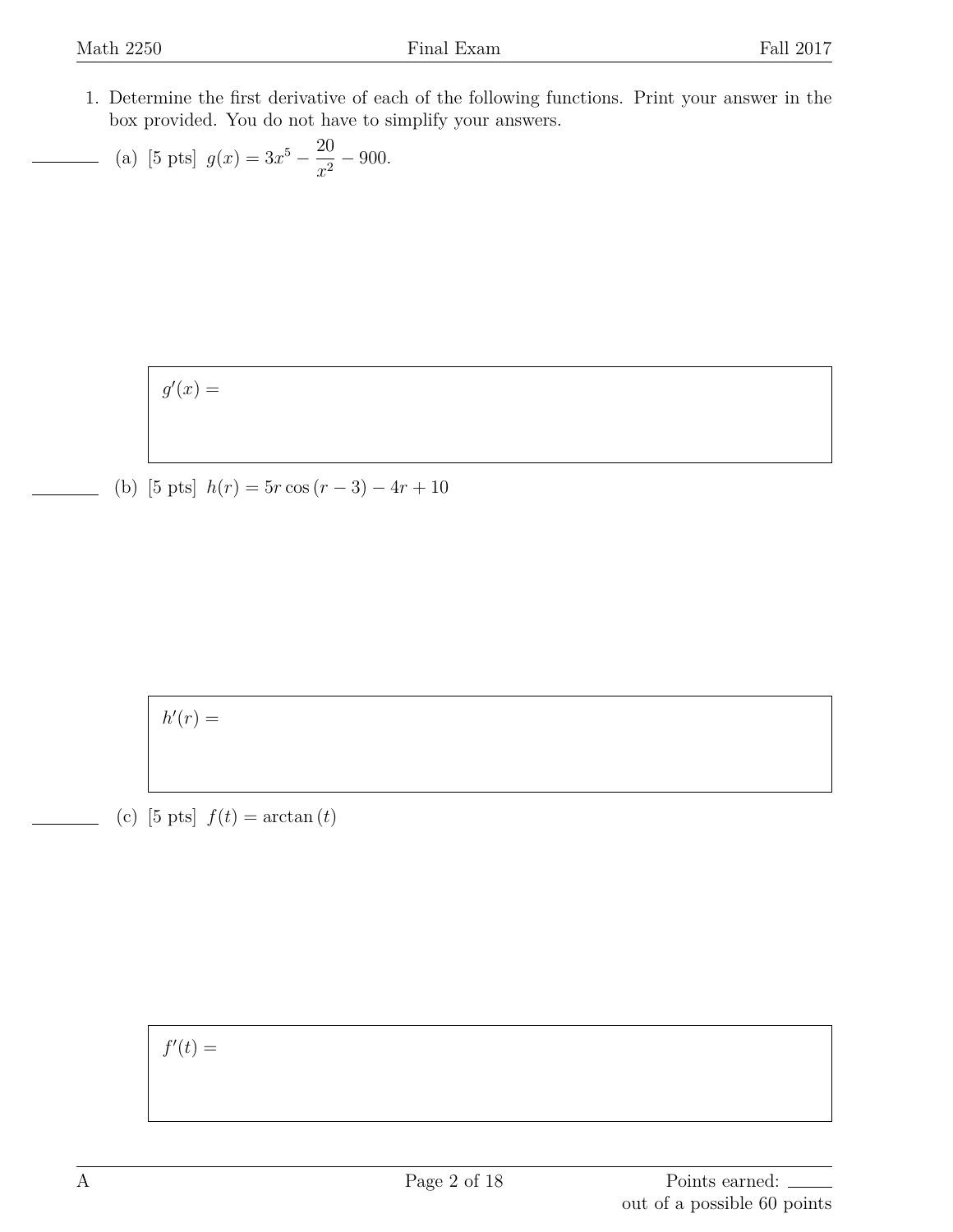(d) [5 pts] 
$$
R(x) = 5x - \frac{e^x}{x^2 - 1}
$$

 $R'(x) =$ 

(e) [5 pts]  $P(x) = 5x^2 \tan(\sqrt{x-1})$ 

 $P'(x) =$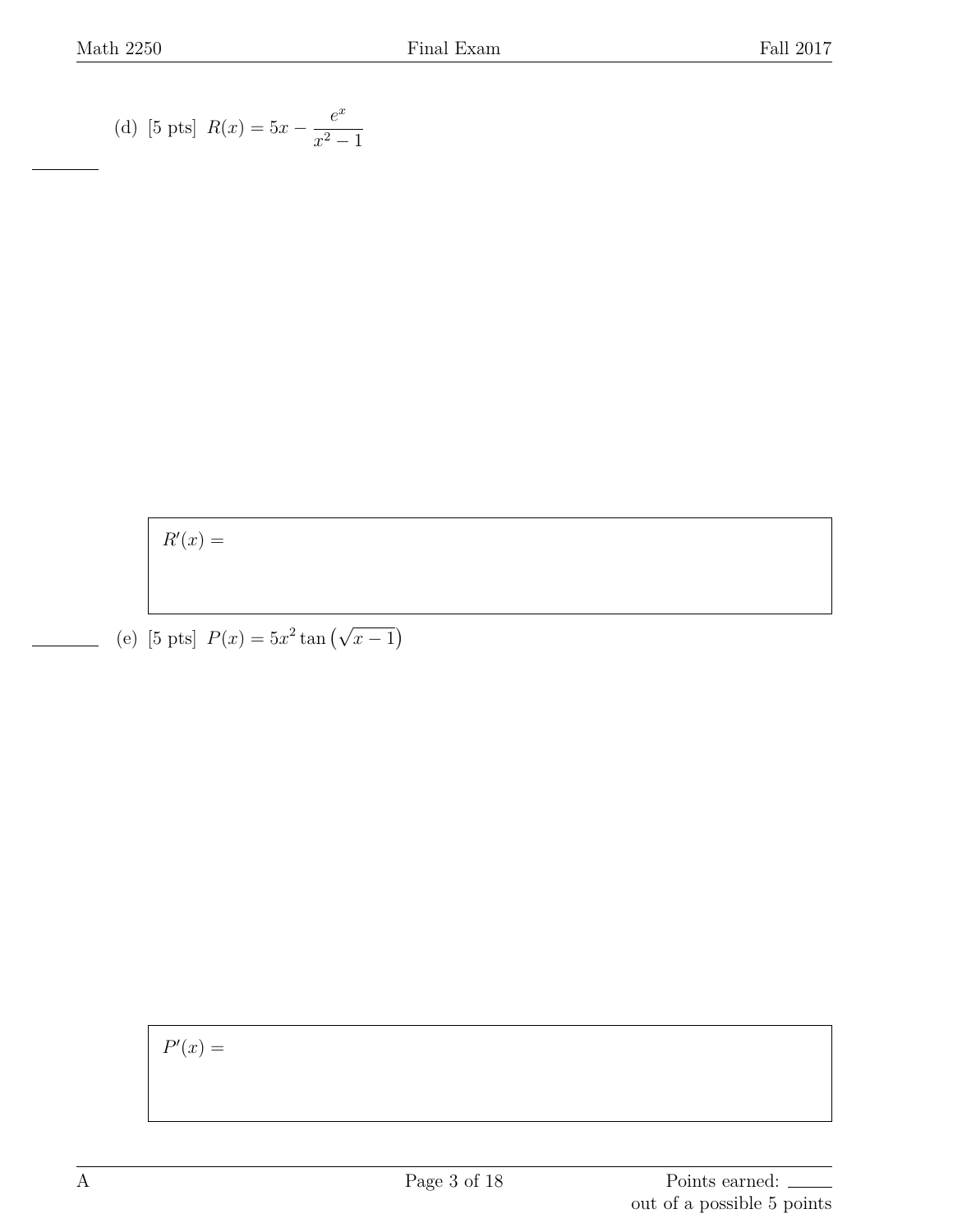- 2. Determine the **the most general anti-derivative** of each of the following expressions. Print your answer in the box provided.
	- (a) [5 pts]  $10x^2 + 4x 100$

Most general anti-derivative:

(b) [5 pts] 4 sin(*t*) *−* 8

Most general anti-derivative:

(c) [5 pts]  $x \cos(x^2 + 1)$ 

Most general anti-derivative: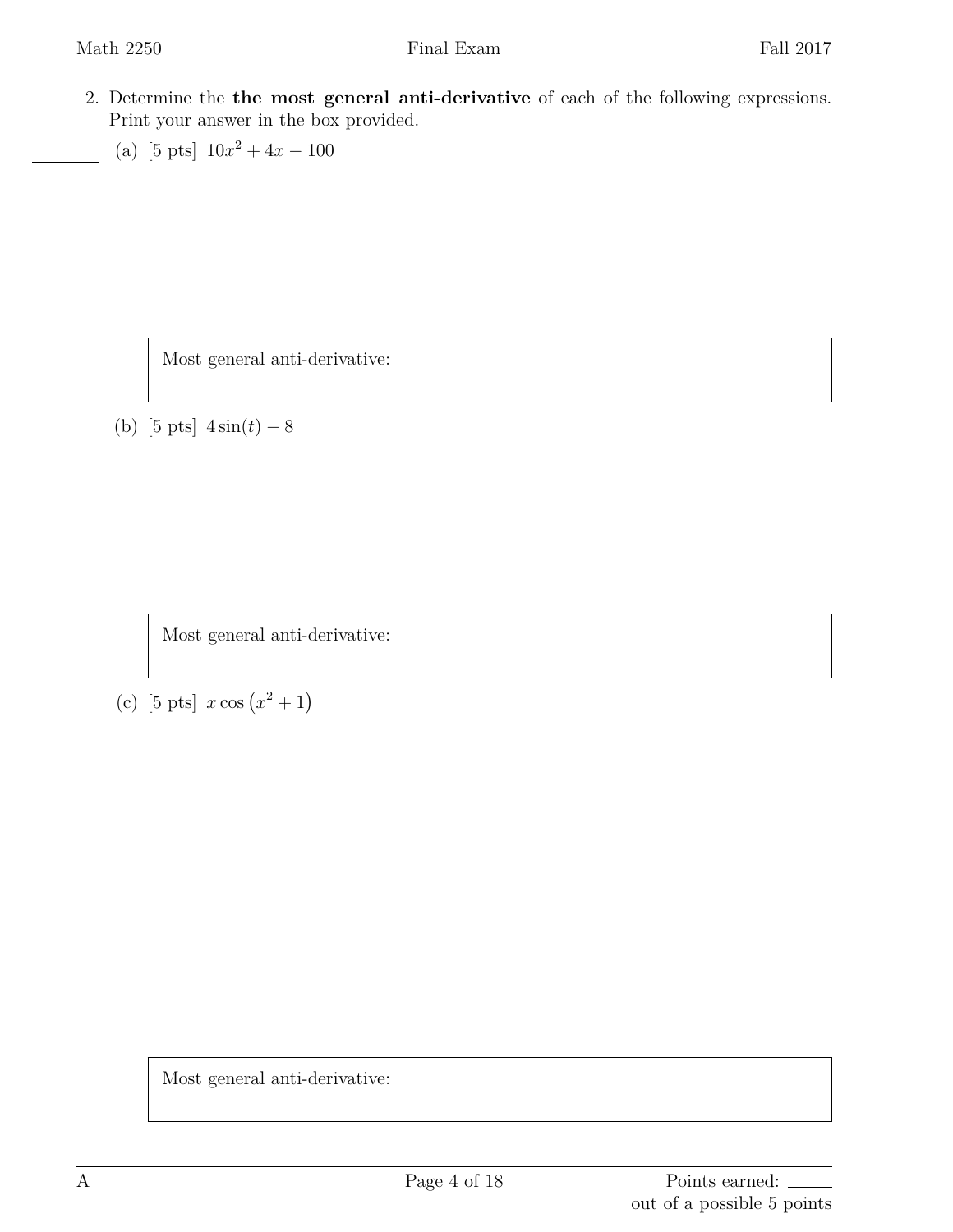3. Evaluate the following definite integrals. Print your answer in the box provided.

(a) [5 pts] 
$$
\int_{1}^{2} (e^{t} - t^{-1}) dt
$$

Value:

(b) [5 pts] 
$$
\int_0^{\pi/8} \sec^2 (2x) dx
$$

Value:

(c) [5 pts] 
$$
\int_0^{1/2} \frac{x}{\sqrt{1-x^4}} dx
$$

Value: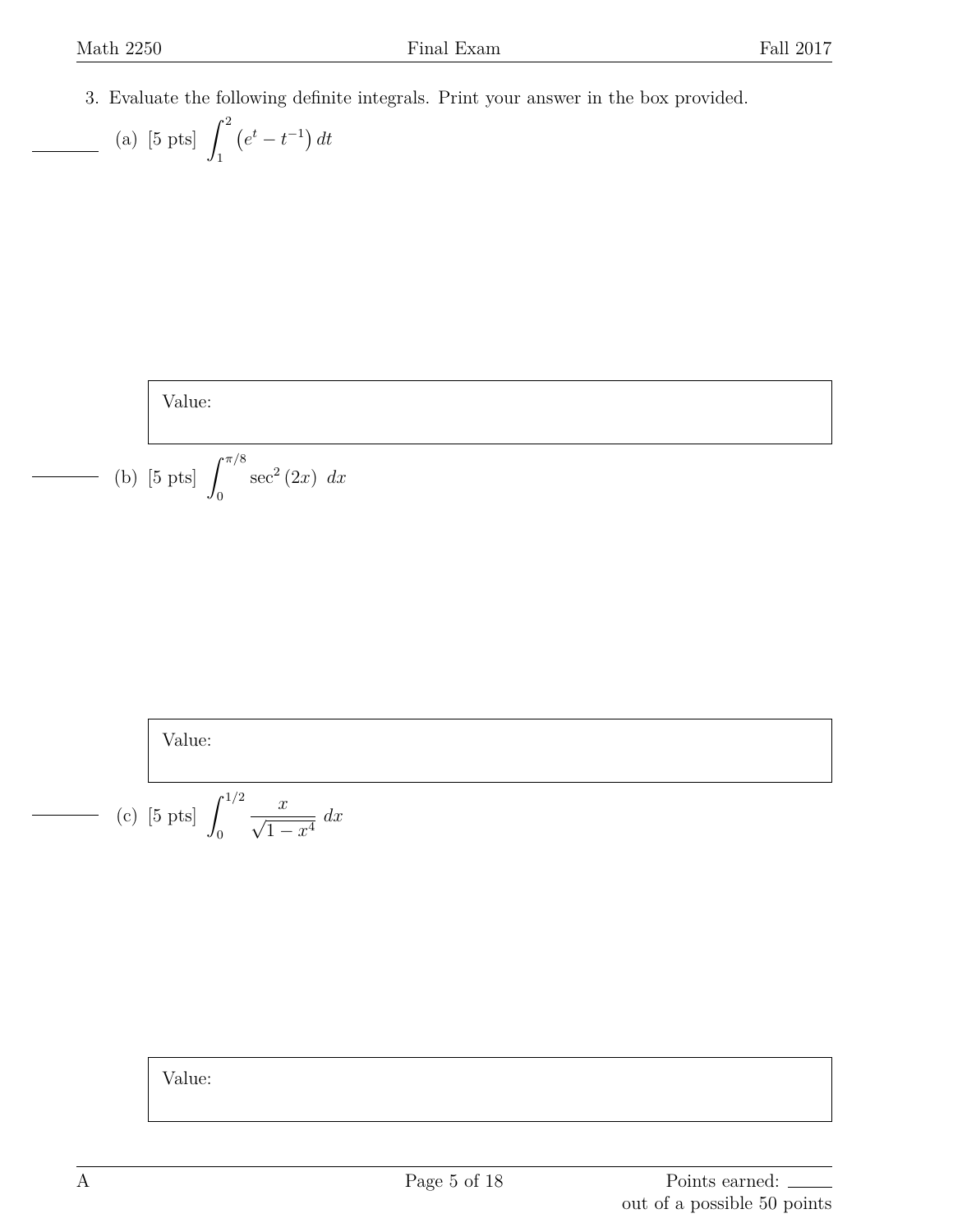4. [5 pts] Make a sketch of  $f(x)$  given that  $f(0) = 1$ , where the graph of  $\frac{df}{dx}$  is shown below. (The grid lines are one unit apart.)

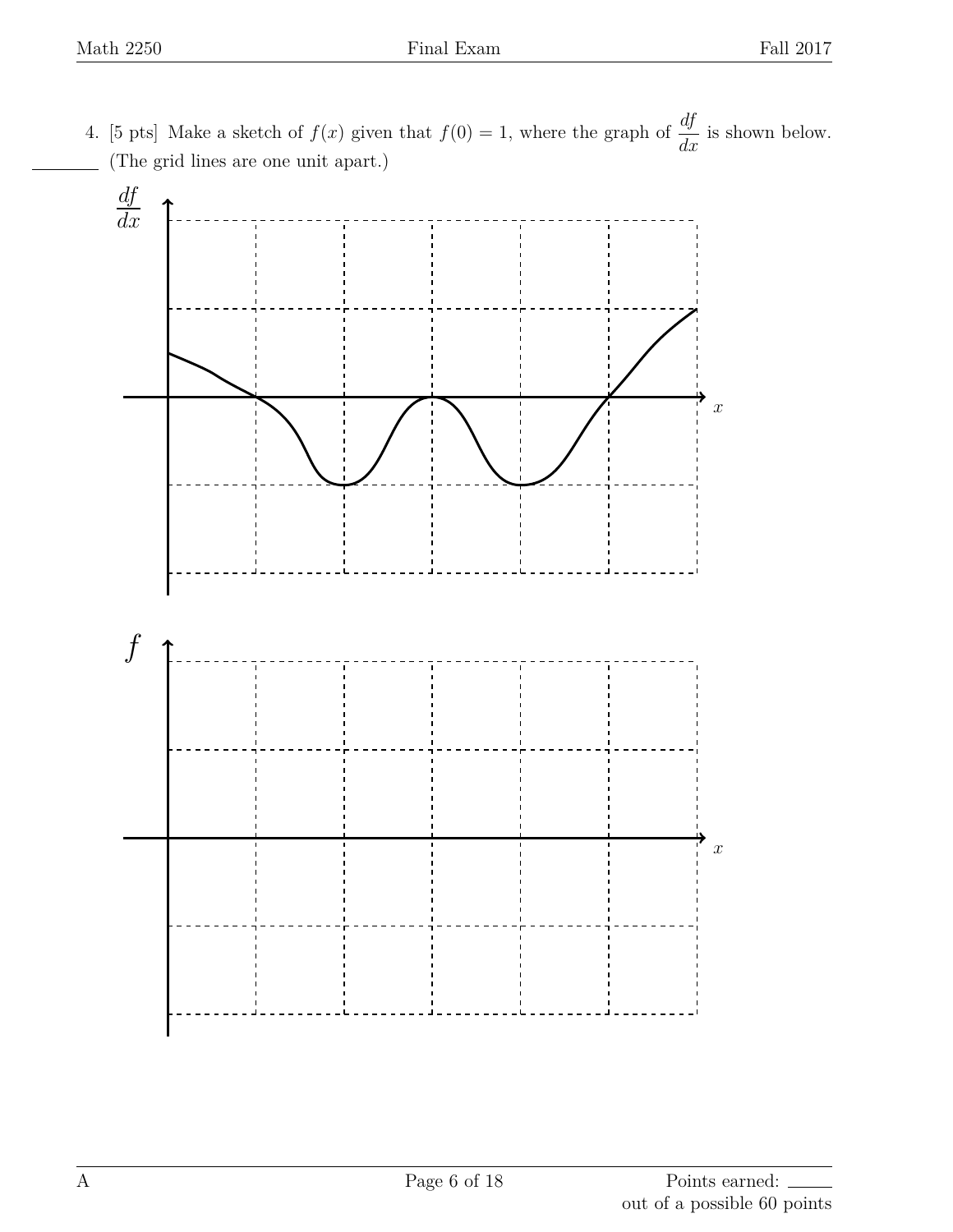5. [5 pts] Make a sketch of  $g'(x)$  where the graph of g is shown below. (The grid lines are one unit apart.)

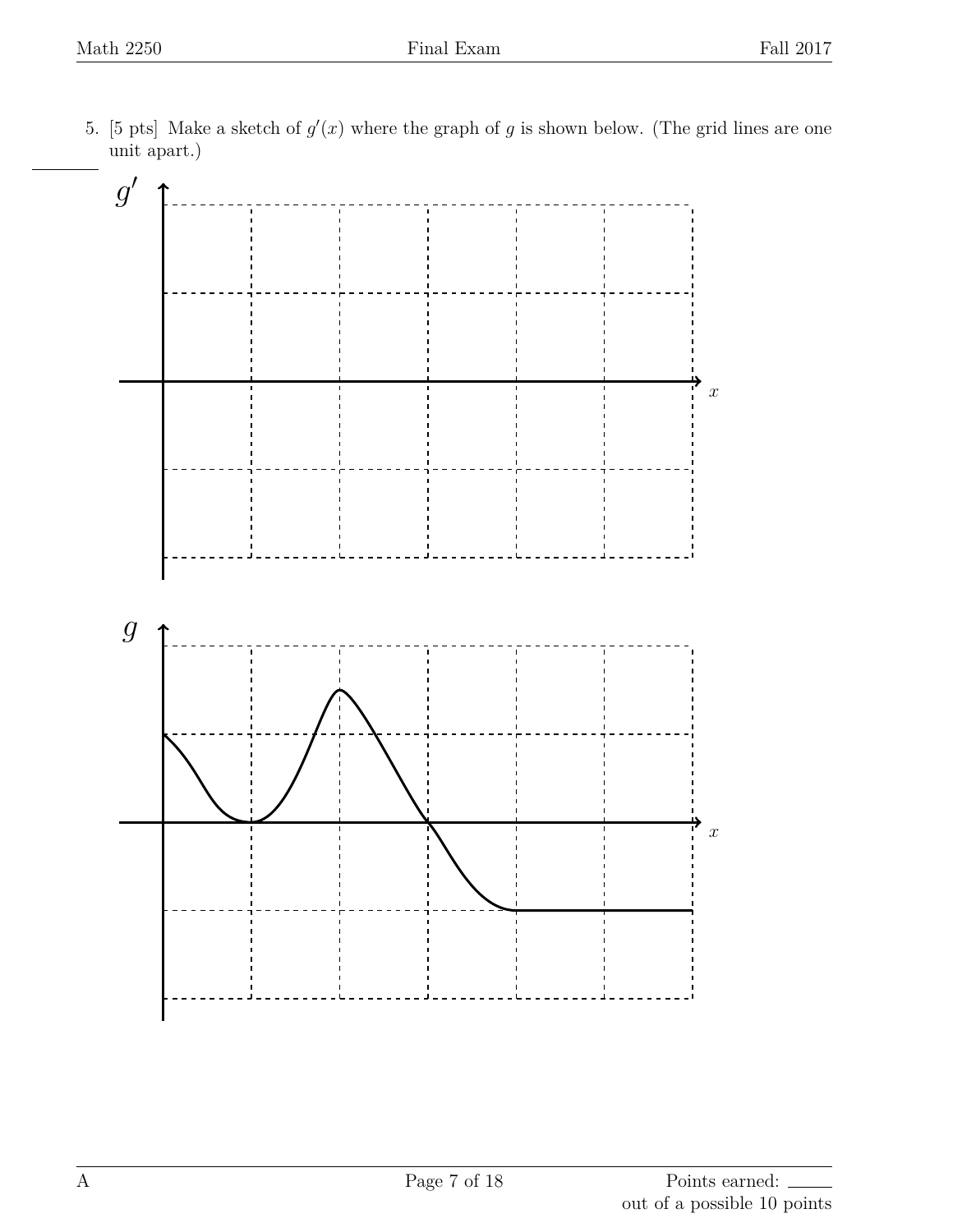- 6. The derivatives of two different functions are described in parts (a) and (b).
	- (a) [5 pts] The graph of the derivative of a function, *g*, is given below. Determine all values of  $t$  where a local maximum or a local minimum occurs for the original function. **Provide a brief justification for each value of** *t* **you give.**

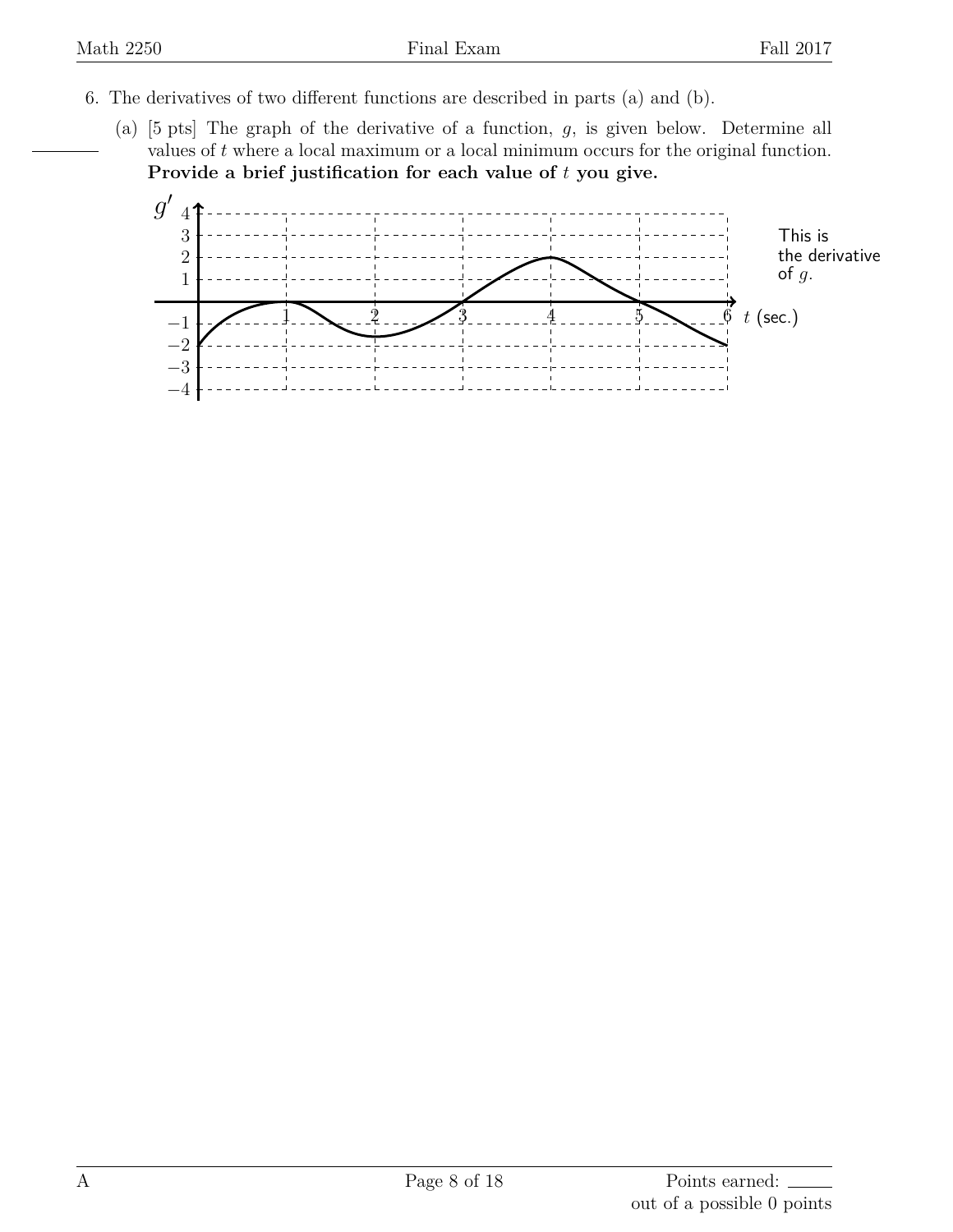(b) [5 pts] The derivative of a function, *h*, is given by

$$
h'(x) = \frac{(x^2 - 1)}{x^2 + 4}
$$

where *x* is any real number. Determine all values of *x* where a local maximum or a local minimum occurs for the original function. **Give a brief justification for each value of** *x***.**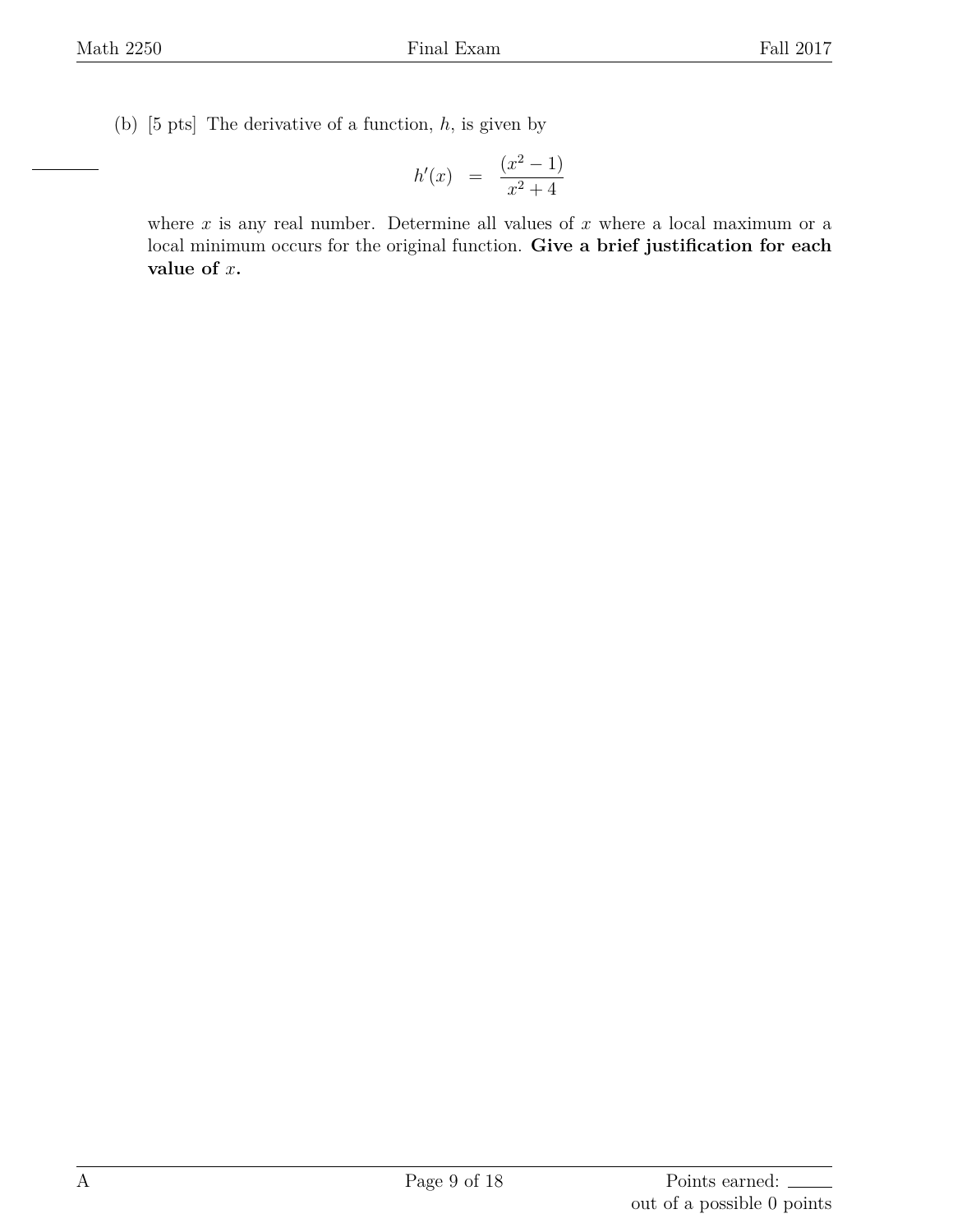7. A car moves along a straight track. The car starts at the origin and has an initial velocity of 2 m/sec. The car's acceleration is

 $a(t) = -6e^{-3t} \text{ m/sec}^2,$ 

where *t* is the time in seconds and  $t \geq 0$ .

(a) [12 pts] Determine the position of the car at time *t* where  $t \geq 0$ .

(b) [3 pts] What is the car's position after a very long time?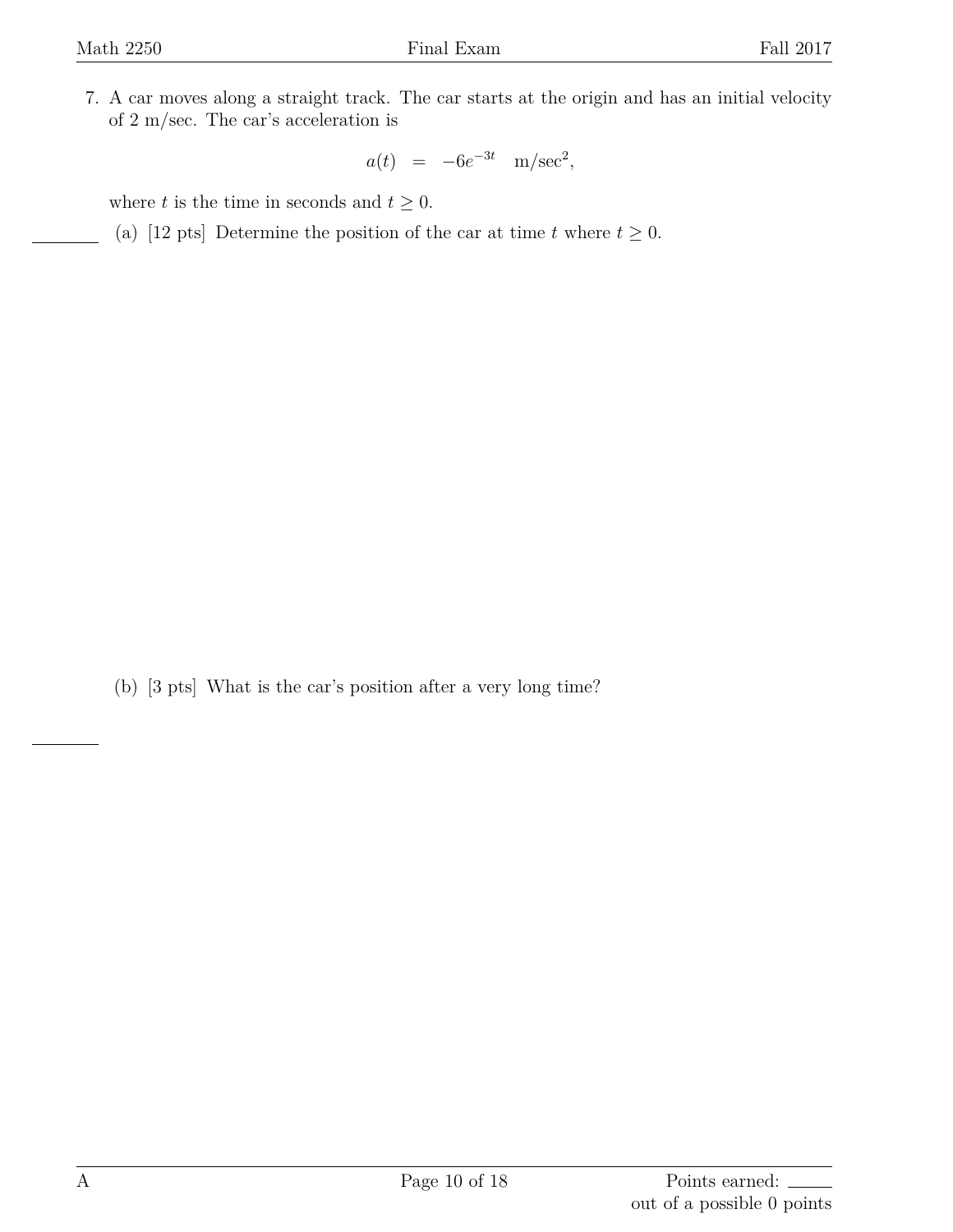8. Information about two functions and their derivatives are given in the tables below. Use the information to determine the values of each of the quantities below.

| $-t_{-1}$                                               |                                                 |                |  |                |                |                |            |  |
|---------------------------------------------------------|-------------------------------------------------|----------------|--|----------------|----------------|----------------|------------|--|
|                                                         |                                                 |                |  |                | റ              |                | - 3        |  |
|                                                         | -8                                              |                |  |                | -3             |                | $1 \mid 8$ |  |
|                                                         | $\begin{array}{c c} 2 & 3 \\ 3 & 1 \end{array}$ | 2 <sup>1</sup> |  | $\overline{2}$ | $\overline{5}$ | 2 <sup>1</sup> | $-2$       |  |
|                                                         |                                                 | 3 <sub>1</sub> |  | 3 <sup>1</sup> |                | 3              |            |  |
| (a) [5 pts] $\frac{d}{dt} (2f(t) - 4g(t))$ at $t = 1$ . |                                                 |                |  |                |                |                |            |  |

(b) [5 pts] 
$$
\frac{d}{dt} (2f(t) \cdot g(t))
$$
 at  $t = 3$ .

(c) [5 pts] 
$$
\frac{d}{dt}\left(-g(f(t))\right)
$$
 at  $t = 2$ .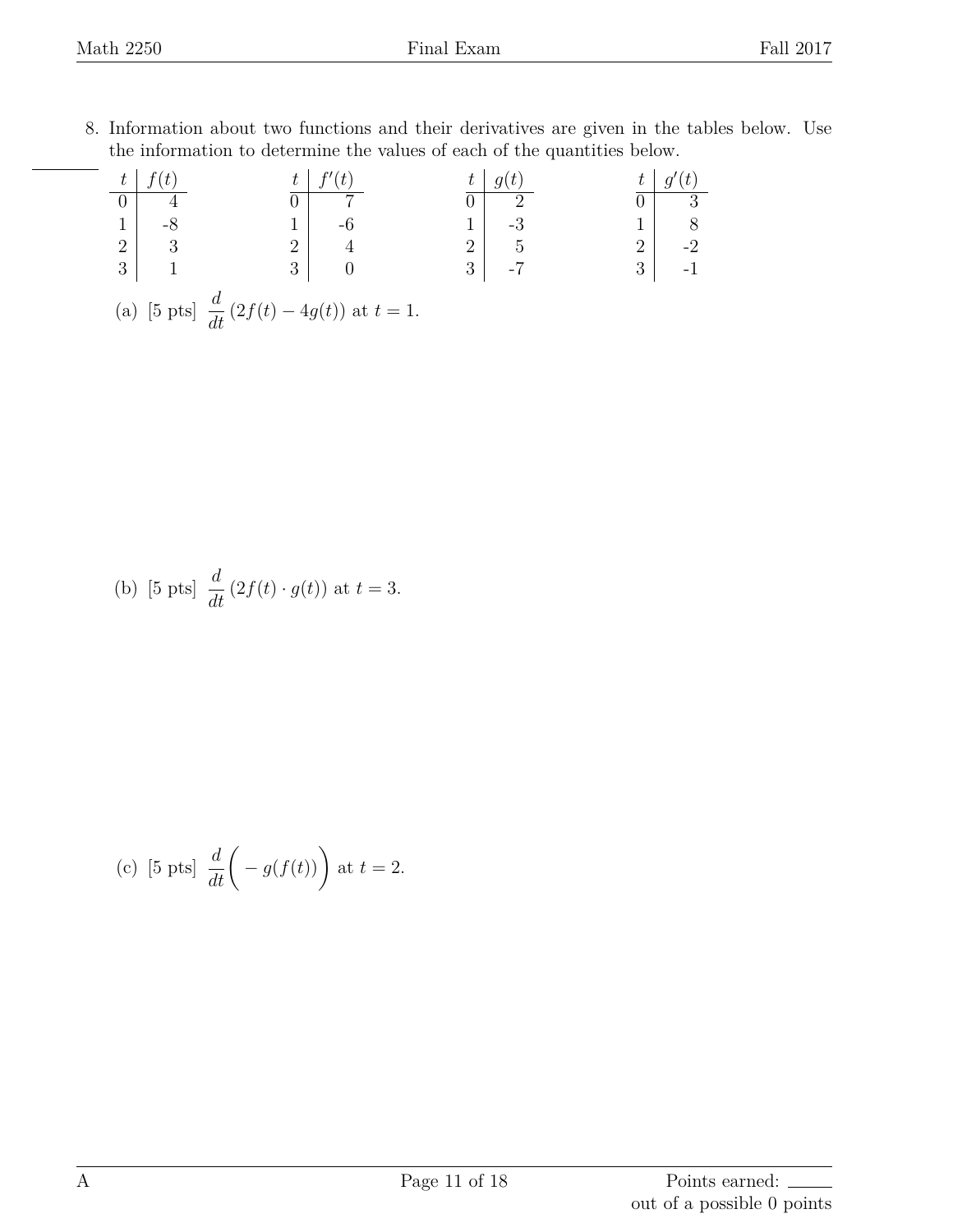- 9. Answer the questions below for the graph of the equation  $y = 2 \cos(y \pi x)$ .
	- (a) [5 pts] Determine  $\frac{dy}{dx}$ .

(b) [5 pts] Determine an equation of the tangent line to the curve at the point  $(\frac{1}{2})$  $(\frac{1}{2}, 0).$ 

(c) [5 pts] Find a point, (*x,* 2), on the curve where the tangent line is horizontal.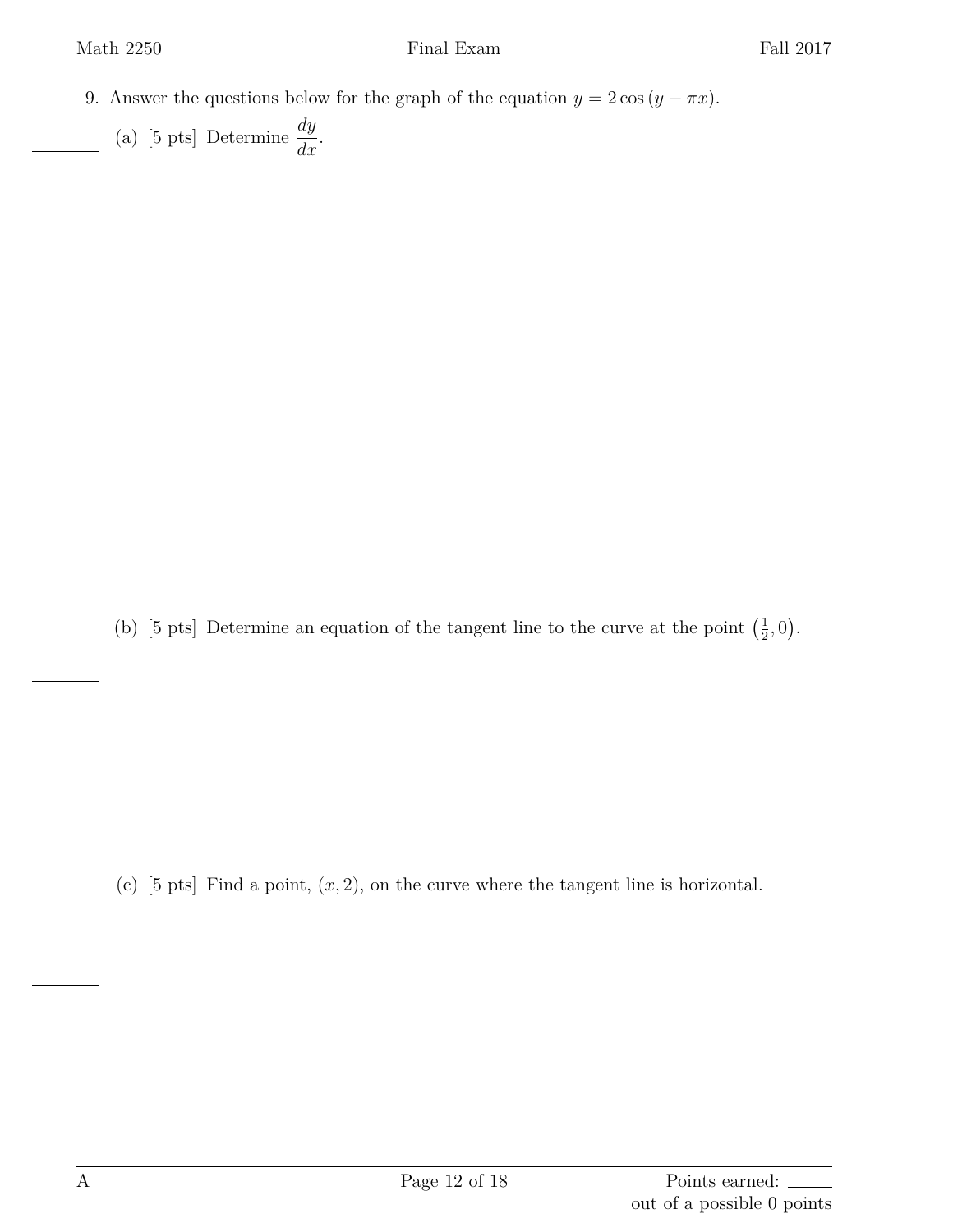10. The graph of an object's velocity is given in the plot below.

## Vel. (m/sec)



(a) [7 pts] Approximate the integral of the velocity from  $t = 1$  second to  $t = 4$  seconds using a Riemann sum with right endpoints and four equally spaced sub-intervals. (You do not have to simplify your answer.)

(b) [3 pts] What does the number calculated above represent for the object?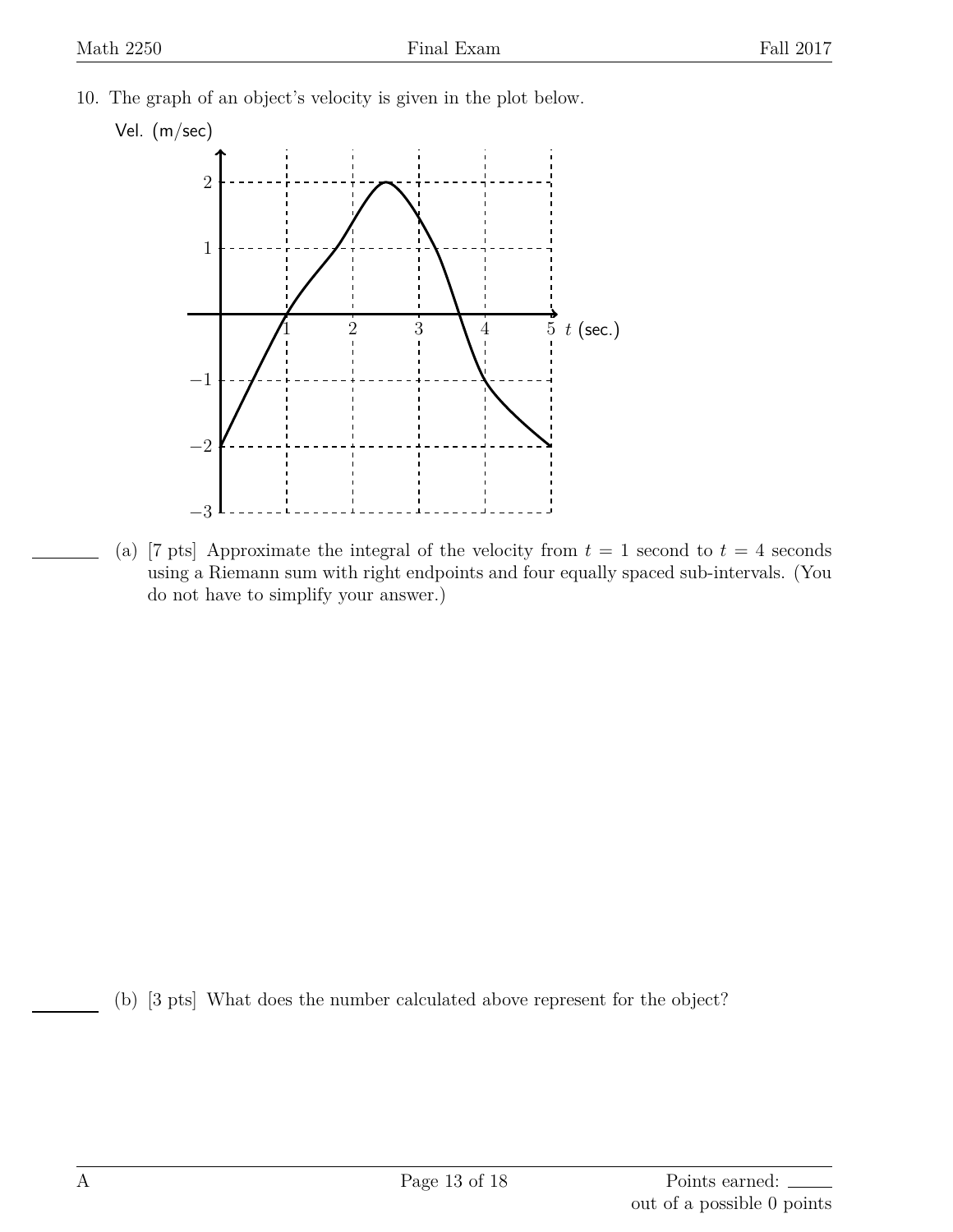11. [15 pts] Salt and Pepper sit on a table, and they are 1 meter apart from each other. The top of the table is 0.8 meters above the hard tile floor, and Salt is near the edge of the table. A cat jumps on the table and gently pushes Salt over the edge. Salt's vertical velocity is  $v(t) = -3t$  m/sec., where *t* is the time after being knocked over, and the negative direction is downward toward the floor.

At what rate is the distance between Salt and Pepper changing at any time after Salt falls off the edge of the counter and before Salt hits the floor?

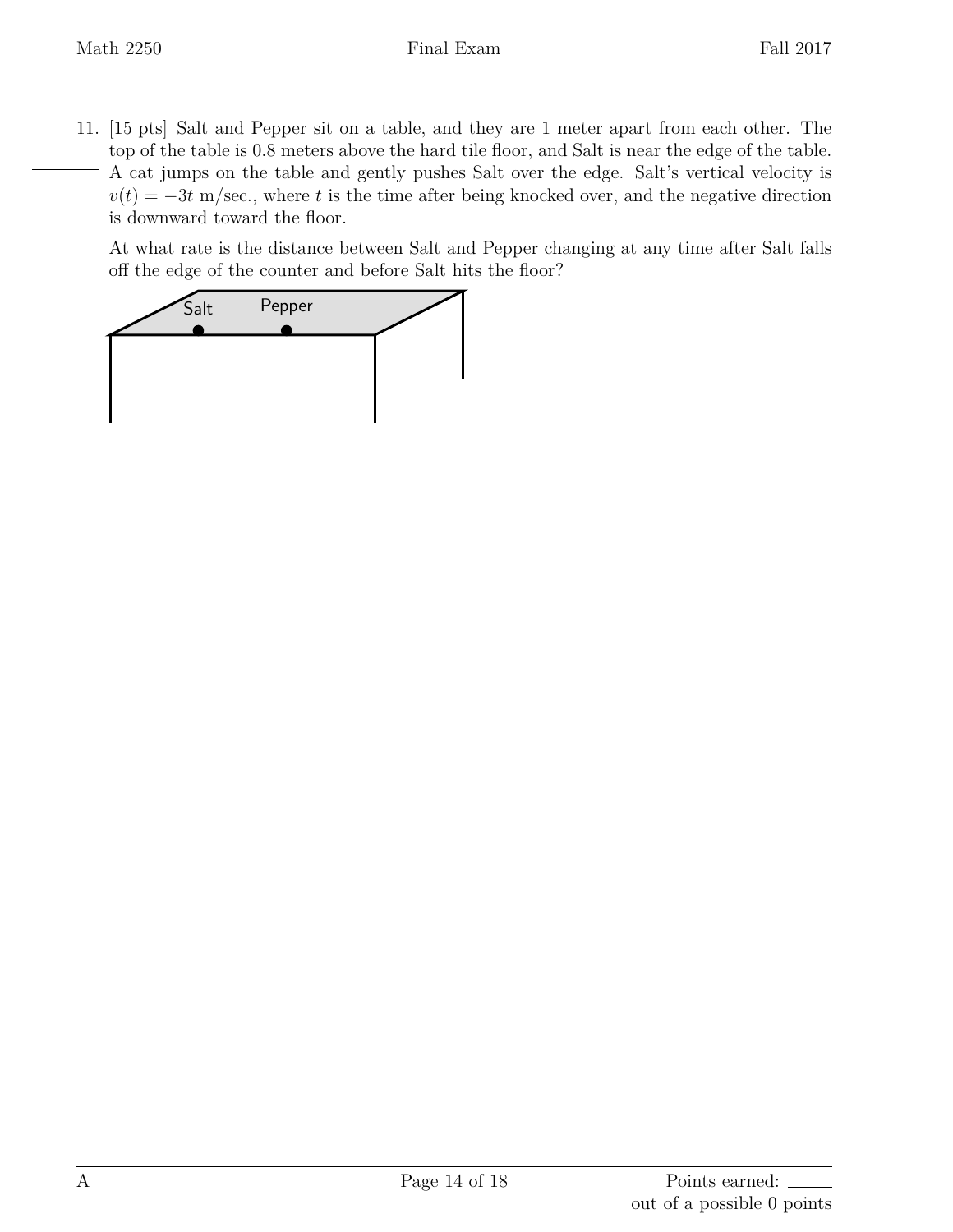12. [15 pts] A rectangle is inscribed in a circle of radius two centered at the origin. Determine the dimensions of the rectangle with the largest possible area, and determine the largest possible area. (Use calculus to show that the dimensions really give the largest possible area.)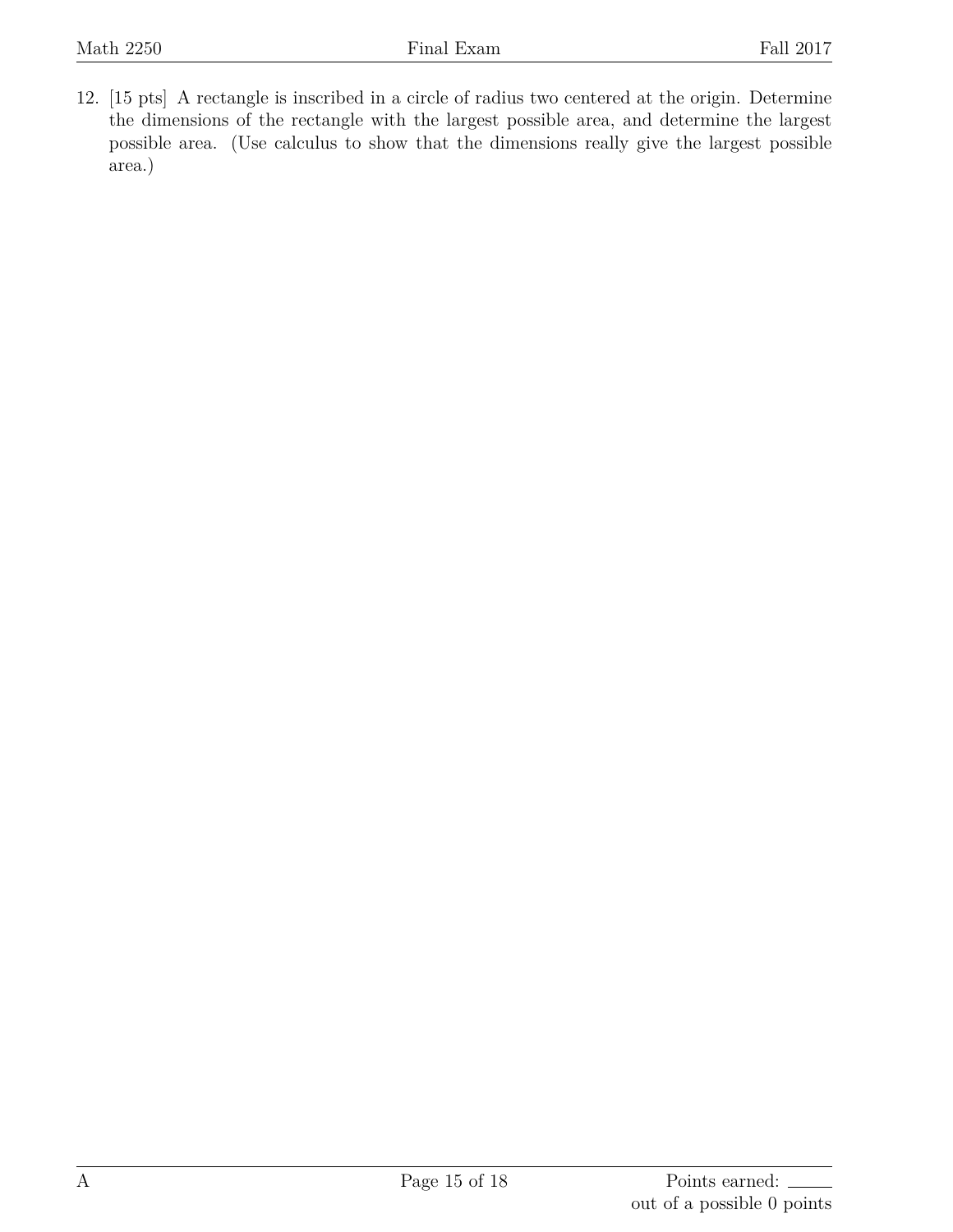13. Determine the values of each of the limits given below.

(a) [5 pts] 
$$
\lim_{x \to 5} (x^3 - 7x + 10)
$$

(b) [6 pts] 
$$
\lim_{x \to -\infty} \frac{7|x| - 3}{4x - 12}
$$

(c) [9 pts] lim *x→*0<sup>+</sup>  $(\sin(x))^{8x}$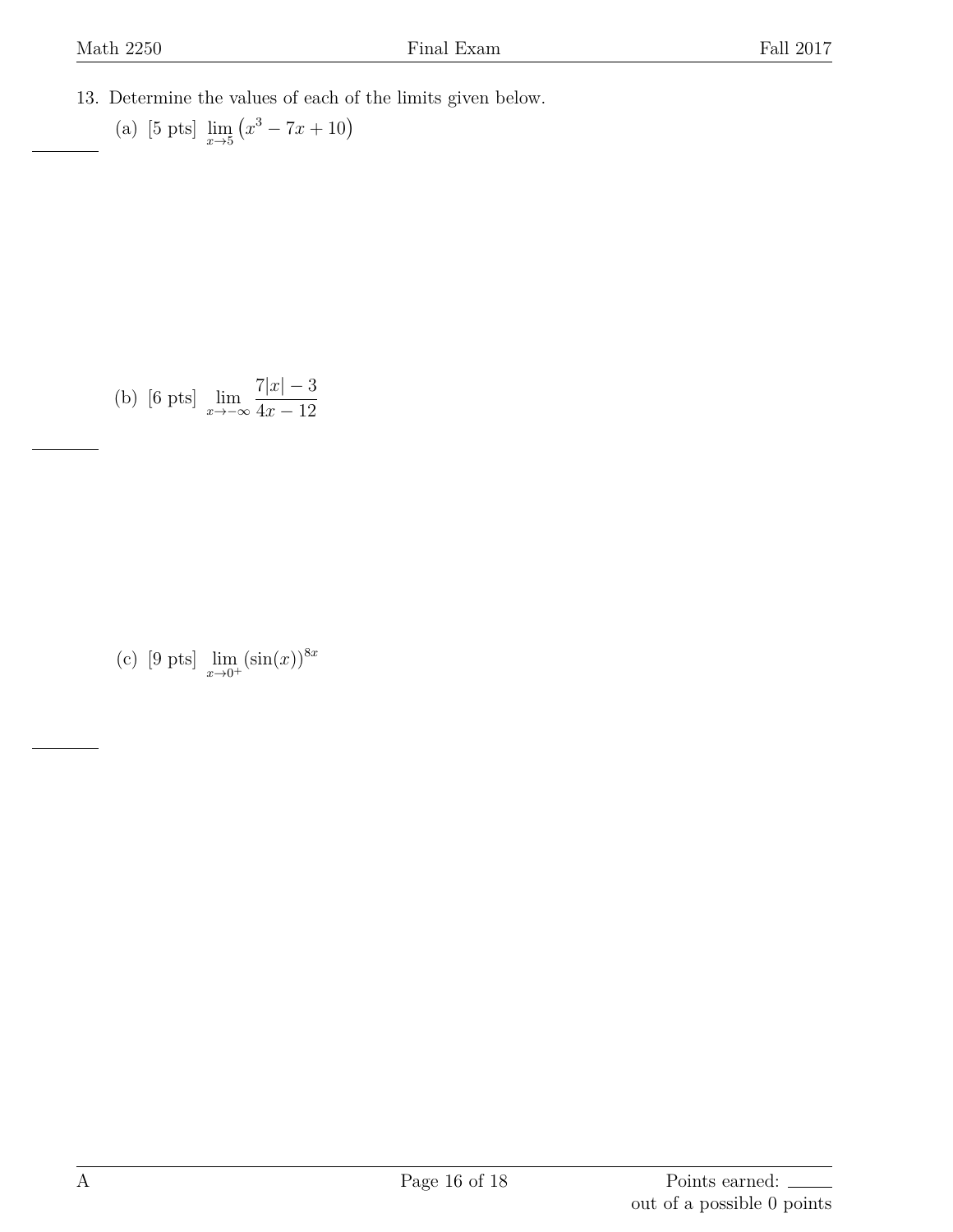14. The power in an electrical circuit is given by

$$
P = I^2 R,
$$

where  $P$  is the power (Watts),  $I$  is the current (Amps) and  $R$  is the resistance (Ohms) in the circuit. The circuit will be designed to have a constant resistance of  $R = 5,000$  Ohms.

(a) [5 pts] Determine the linearization of the power in terms of the current for a level of 0*.*1 Amps of current.

(b) [5 pts] For the final design the power should be about 50 Watts, but it can vary by *±*0*.*1 Watts. Use the linearization or the differential to estimate the possible change in the current.